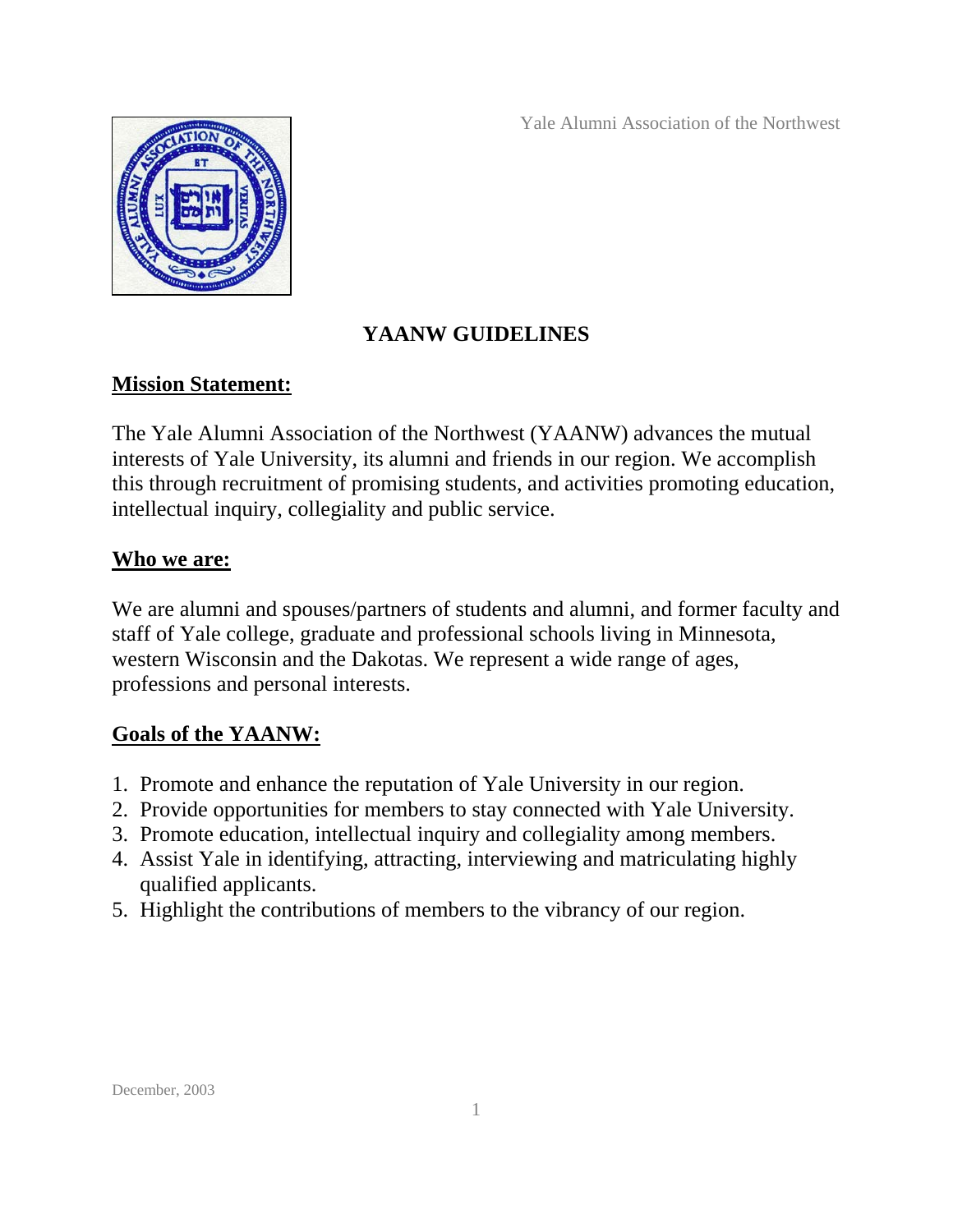#### **Officers and their responsibilities:**

- President: Ensure overall coordination of all activities. Interface with AYA. Lead initiatives. Develop and distribute meeting agenda and preside at meetings. Work with Treasurer to lead compliance (legal and accounting). Coordinate and appoint Board members to chair projects and to serve on ad hoc Development committee. Work with Scholarship Fund trustees. Maintain YAANW archives. Oversee board succession planning with Nominating Committee. Ensure YAANW's activities and processes remain in compliance with our mission and goals. Facilitate transfer of duties to successor. Chair Executive Committee, serve on Finance Committee and as an exofficio member of all committees.
- Vice President Programs: Responsible for the identification, timing and staffing of YAANW's regular programs. Work with Program Committee and other Board members to create, propose and oversee the budget for the annual program series. Develop and implement strategies to accommodate YAANW's broad constituents and their interests. Work with President to ensure YAANW's activities remain in compliance with our mission and goals. Facilitate transfer of duties to successor. Chair Program Committee.
- Vice President Information Technology and Communications: Responsible for YAANW's website and electronic communications infrastructure. Maintain electronic mailing lists. Convey electronic communications to membership (in cooperation with the President and the Secretary.) Facilitate transfer of duties to successor. Serve on Communications Committee.
- Treasurer: Maintain/oversee books, financial records and YAANW budgets. Distribute financial records to Board members as needed. Receive and disburse monies from programs and events. Ensure attendance lists are sent to Secretary or designee to be logged in database. Coordinate with Secretary to ensure alignment of paid/unpaid membership records. Responsible for legal and accounting compliance. Facilitate transfer of duties to successor. Chair Finance Committee.
- Secretary: Record minutes of Board meetings. Distribute previous month's minutes before each board meeting. Responsible for newsletter, "official" membership records (in cooperation with Treasurer) and communications to the membership (in cooperation with the President and the VP-ITC.) Facilitate transfer of duties to successor. Chair Communications Committee.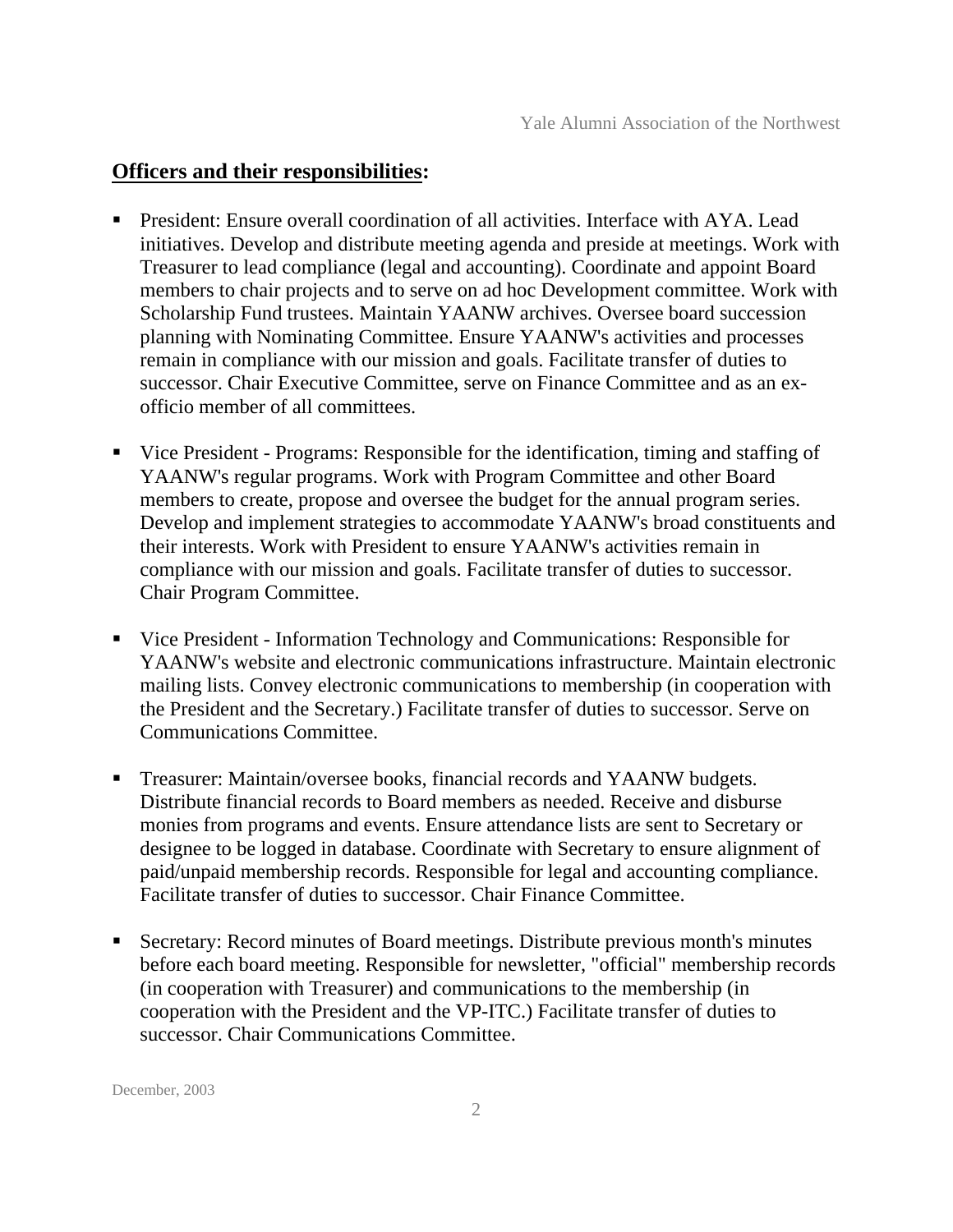### **Role of All Board Members:**

Time Expectations:

- Attend regularly scheduled monthly board meetings.
- Participate actively in one or more committees of the board.
- Attend, support and participate in programs.
- Attend scheduled board retreats, planning meetings, workshops or other special board activities.

Obligations:

- Fully understand, support and promote the mission of the YAANW.
- Help develop or implement programs that promote the organization.
- **Monitor YAANW's financial performance.**
- Represent and serve as an advocate for YAANW.
- Identify potential new board members.
- Encourage potential new members to participate in programs and join YAANW.
- Be a dues paying member of YAANW.
- Consider donating or assisting in raising funds for specific YAANW projects or programs.
- Develop and monitor short and long-range planning and goals.
- **Bring personal and professional expertise and that of others to support the mission of** YAANW.
- Avoid any conflict of interest or appearance of a conflict.
- Observe the confidentiality of YAANW lists and other proprietary information.

### **Guidelines for Terms of Office:**

- **President: 2-year non-renewable term. (Subsequent terms may be served after** vacating the office for at least one term.)
- Vice President Information Technology and Communications, Treasurer and Secretary: 1-year renewable term. Tenure not generally to exceed 5 years.
- Vice President, Programs: 1-year renewable term. Tenure not generally to exceed 2-3 years.
- Board members (Maximum of 18): 3-year renewable terms, in 3 classes. 1/3 elected each year.
- Terms will begin and end with the YAANW's fiscal year January 1 December 31. Annual meetings to formally elect Board members and officers will be held in November.

December, 2003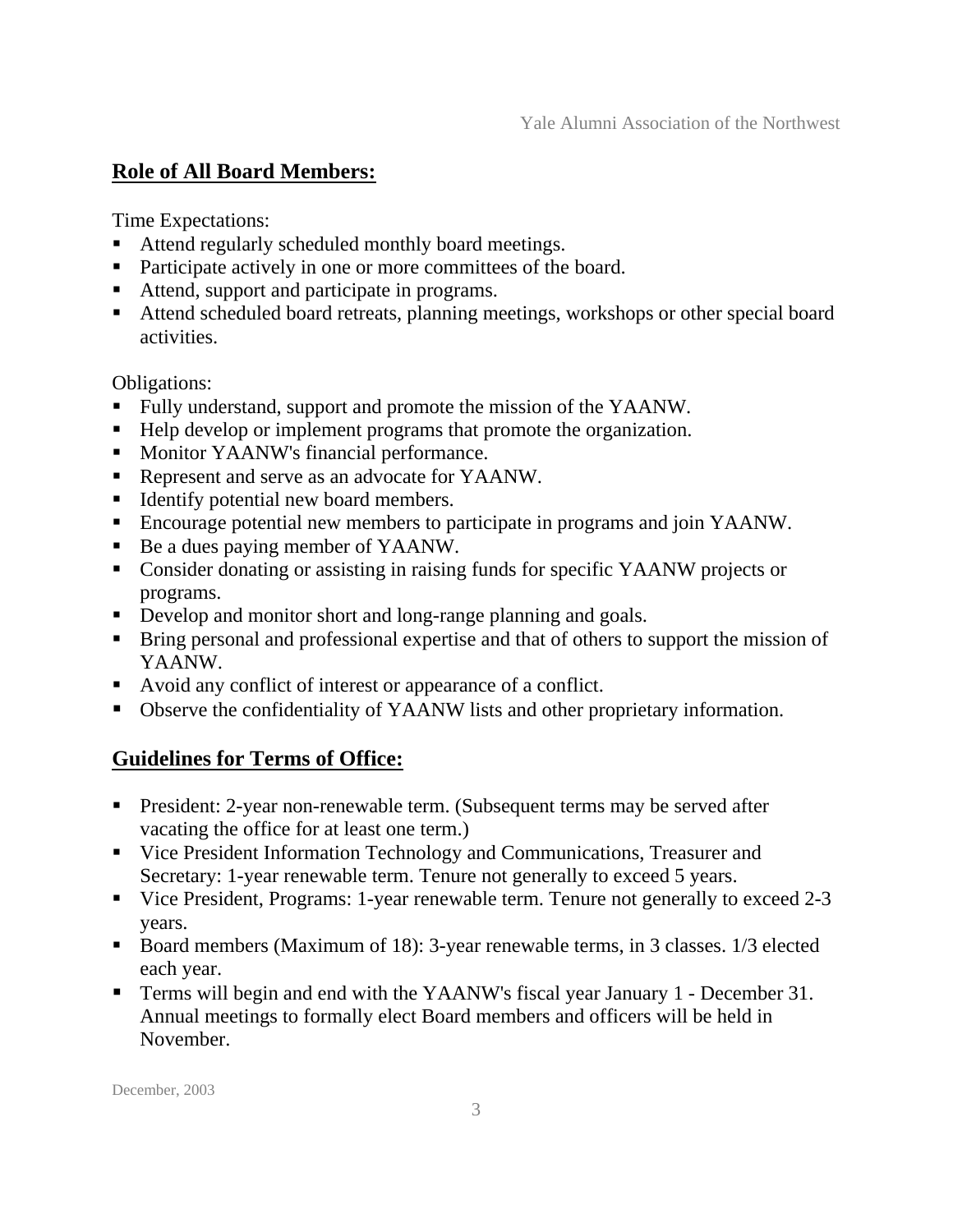**Committee Structure:** Non-Board members are encouraged to participate on the ASC, Event and Program, and Special Purpose Committees in order to broaden member participation, provide a way for alumni to share their expertise and give younger alumni an opportunity to distinguish themselves for later board service.

- EXECUTIVE COMMITTEE (Officers, most recent Past President if currently on the Board) Conducts the business of the YAANW between meetings. Selects committee chairs which aren't filled by officers.
- FINANCE/FUNDS COMMITTEE (President, Treasurer and other members as added by resolution) Oversees all financial aspects of the organization including reports and filings as well as the management, collection, expenditure and safekeeping of funds.
- ALUMNI SCHOOLS COMMITTEE (3-5 people representing the Twin Cities, outstate Minnesota, western Wisconsin, South Dakota, North Dakota and others as needed.) Identifies, interviews and encourages the matriculation of applicants. Chairs selected by previous chair or Admissions Office. The ASC Committee operates independently of the YAANW but reports results to the Board.
- EVENT AND PROGRAM COMMITTEE: (Vice President-Programs, Vice President Information Technology and Communications or designee and members selected by the Executive Committee for ad hoc or on-going programs) Responsible for all programs for members.
- SPECIAL PURPOSE COMMITTEES FOR COMMUNITY AFFAIRS (Chairs and members selected by the Executive Committee) Coordinates Summer Internships, Book Awards, and other projects.
- COMMUNICATIONS COMMITTEE (Vice President-Information Technology and Communications, Secretary, Vice President-Programs and other members, as needed, in coordination with the President.) Responsible for all communications to members.
- NOMINATING COMMITTEE (President, Past Presidents currently on the Board and others as added by resolution of the Board.) Recommends slate of officers and new Board members.
- SCHOLARSHIP COMMITTEE (Trustees of Scholarship Fund) Oversees the investment and administration of the Yale Alumni Association of the Northwest Scholarship Fund as documented in the Trust Agreement (under separate cover). The Scholarship Fund Committee operates independently of the YAANW but reports results to the Board.